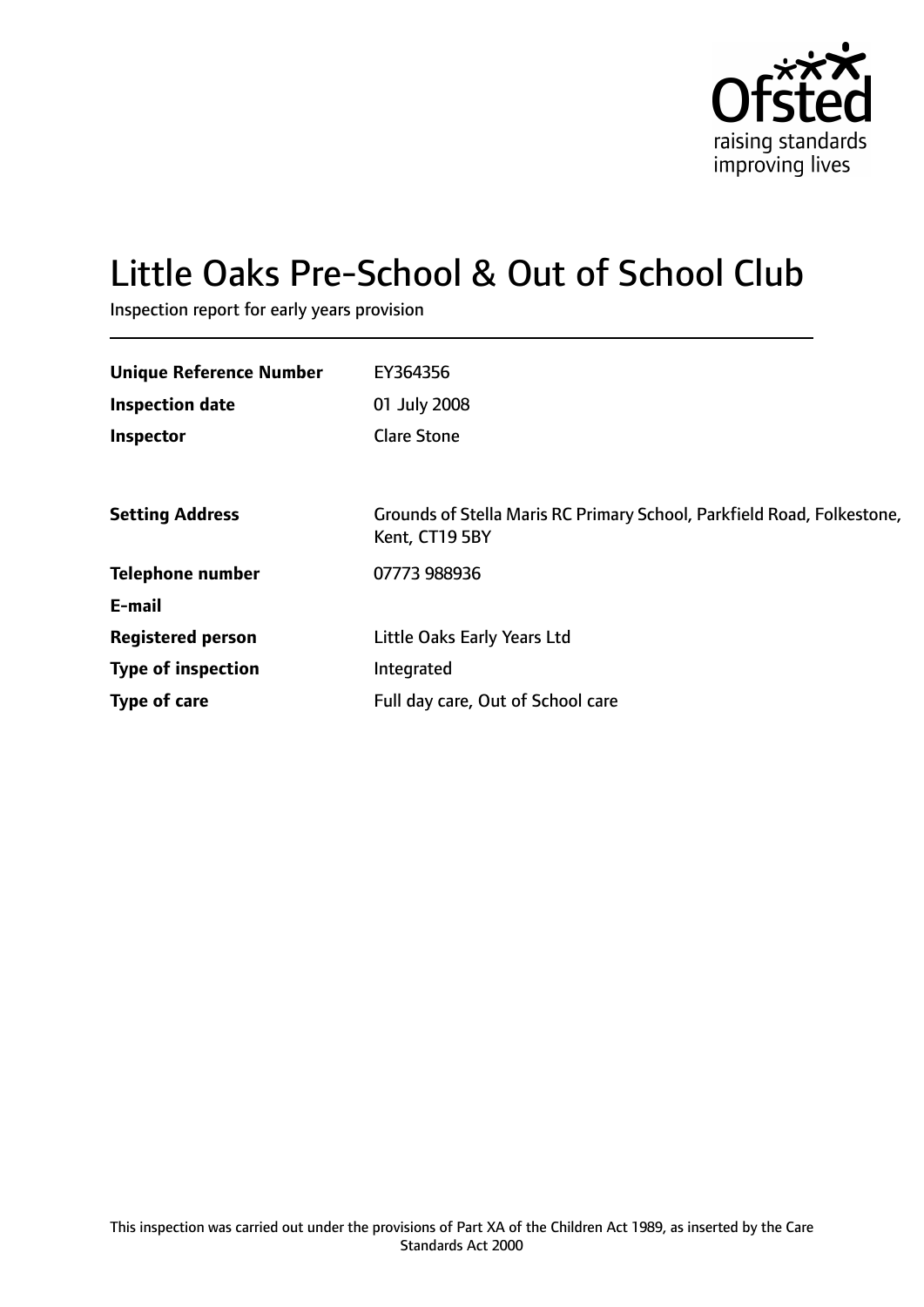#### **ABOUT THIS INSPECTION**

The purpose of this inspection is to assure government, parents and the public of the quality of childcare and, if applicable, of nursery education. The inspection was carried out under Part XA Children Act 1989 asintroduced by the Care Standards Act 2000 and, where nursery education is provided, under Schedule 26 of the School Standards and Framework Act 1998.

This report details the main strengths and any areas for improvement identified during the inspection. The judgements included in the report are made in relation to the outcomes for children set out in the Children Act 2004; the National Standards for under 8s day care and childminding; and, where nursery education is provided, the *Curriculum guidance for the foundation stage.*

The report includes information on any complaints about the childcare provision which Ofsted has received since the last inspection or registration or 1 April 2004 whichever is the later.

## **The key inspection judgements and what they mean**

*Outstanding: this aspect of the provision is of exceptionally high quality Good: this aspect of the provision is strong Satisfactory: this aspect of the provision is sound Inadequate: this aspect of the provision is not good enough*

For more information about early years inspections, please see the booklet *Are you ready for your inspection?* which is available from Ofsted's website: *www.ofsted.gov.uk.*

# **THE QUALITY AND STANDARDS OF THE CARE AND NURSERY EDUCATION**

On the basis of the evidence collected on this inspection:

The quality and standards of the care are good. The registered person meets the National Standards for under 8s day care and childminding.

The quality and standards of the nursery education are good.

## **WHAT SORT OF SETTING IS IT?**

Little Oaks Pre-School & Out of School Club is one of three settings run by Little Oaks Early Years Ltd. It opened in 2008 and operates from a mobile unit in the grounds of Stella Maris Roman Catholic Primary School in Folkestone, Kent. A maximum of 20 children may attend the nursery at any one time. The setting is open each weekday from 08:00 to 15:00. The pre-school is open during term time only; the out of school club, providing before and after school care as well as play schemes, will be open all year round. All children share accessto a secure enclosed outdoor play area.

There are 35 children aged from two to five years on roll, 28 of whom receive funding for nursery education. Children come from the local community. The setting is able to support a number of children with learning difficulties and/or disabilities as well as children who speak English as an additional language. The setting employs four staff. All staff, including the manager, hold appropriate early years qualifications. They receive support from the local authority.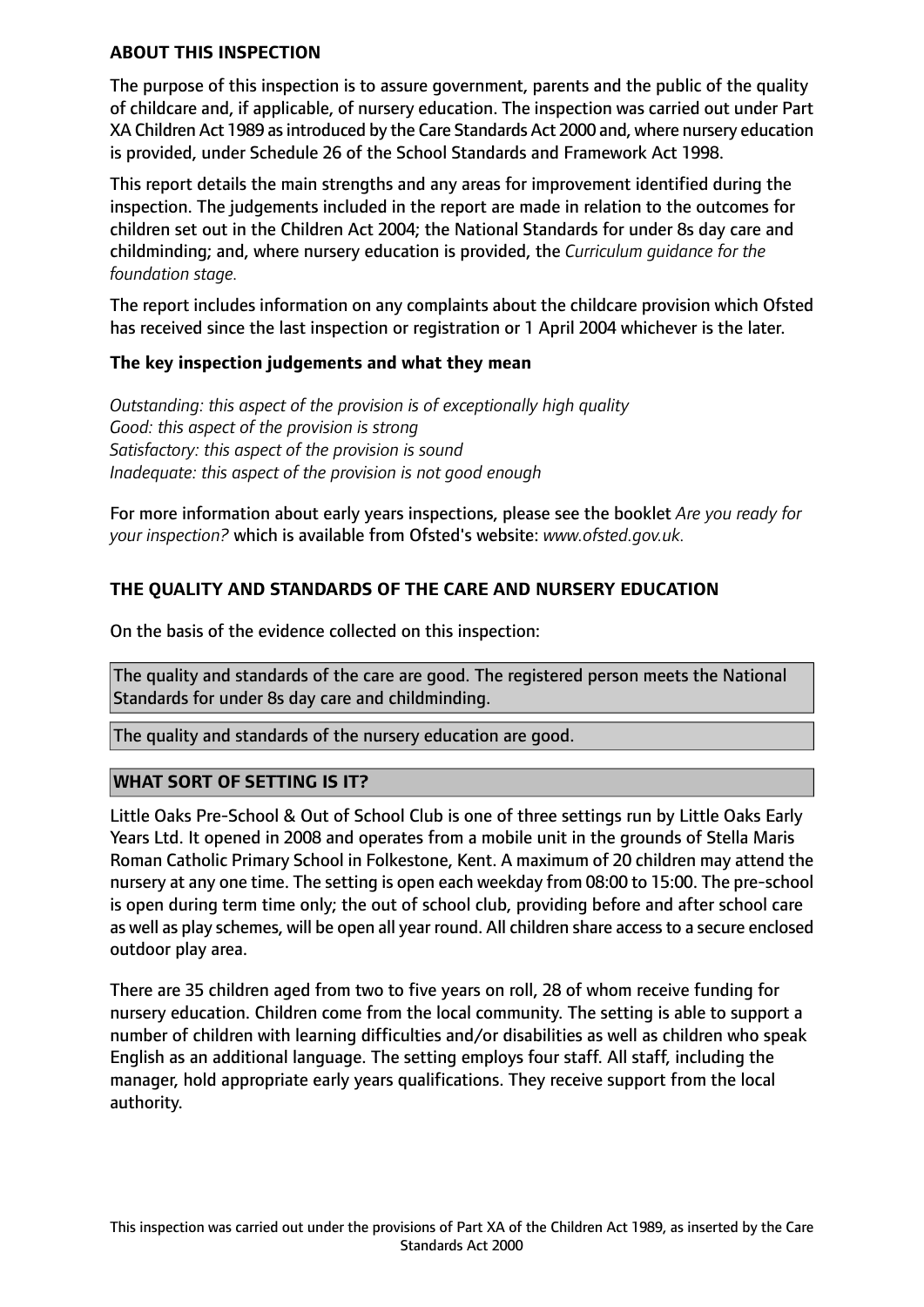## **Helping children to be healthy**

The provision is good.

Good daily routines ensure children wash their hands automatically after visiting the toilet and messy play. This helps them understand the need for good personal hygiene. Children take themselves to the toilet and see to their own personal needs. Children understand the importance of keeping healthy. Topics such as 'Ourselves' help children understand the need for a balanced diet and sufficient rest. Parents give prior written consent to administer medication, which ensures children receive the correct dosage. Children who are infectious do not attend thus preventing the spread of contagious ailments.

Children receive snacks that are healthy, such as fruit and raw vegetables. This encourages children to develop healthy eating habits. There is also a list so the children do not receive the same snack all the time. This allows children to try new food and experiment with their likes and dislikes.

Children move confidently and in a variety of ways. They are competent when using the large equipment. They show good coordination when jumping, running and balancing. They respond and move enthusiastically during music and movement sessions. Children's fine motor skills are developing well. They are competent when selecting and using small equipment such as scissors, glue sticks and paintbrushes.

# **Protecting children from harm or neglect and helping them stay safe**

The provision is good.

Children arrive happily and settle well. Displays of children's work show that staff value children's contributions. Children benefit from playing in a spacious, well organised environment. This allows them to move around and play safely. They have easy and safe access to a good range of toys and resources that are appropriate for their age. Toys and resources are carefully selected to ensure they are suitable for the children. Regular risk assessments, indoors and outdoors, ensure children's safety. Good staff interaction helps develop children's awareness of safety within the setting, for example, gentle reminders from staff encourage the children not to run. Security is very good and ensures children are unable to leave the premises without a suitable adult. Children and staff have a good understanding of the procedures to follow in the event of a fire because these are practised regularly. Staff have a good understanding of child protection issues and possible signs of abuse. This ensures staff quickly recognise when a child is being abused and can act in the child's best interest. The policy reflects the staff's commitment to protecting the children in their care.

## **Helping children achieve well and enjoy what they do**

The provision is good.

Children enjoy a good range of activities that are stimulating and well balanced for all ages. The activities include a mix of quiet and active games, some adult-initiated and some free play. All help children to make progress in all areas of learning. Children relate very well to staff and to each other. They confidently approach staff for support, indicating trusting relationships are being built. Staff talk to the children about what they are doing and respond to the children's interests. Staff are aware of the Birth to three matters framework and plan the activities based on what children enjoy doing. This ensures the emphasis is on having fun.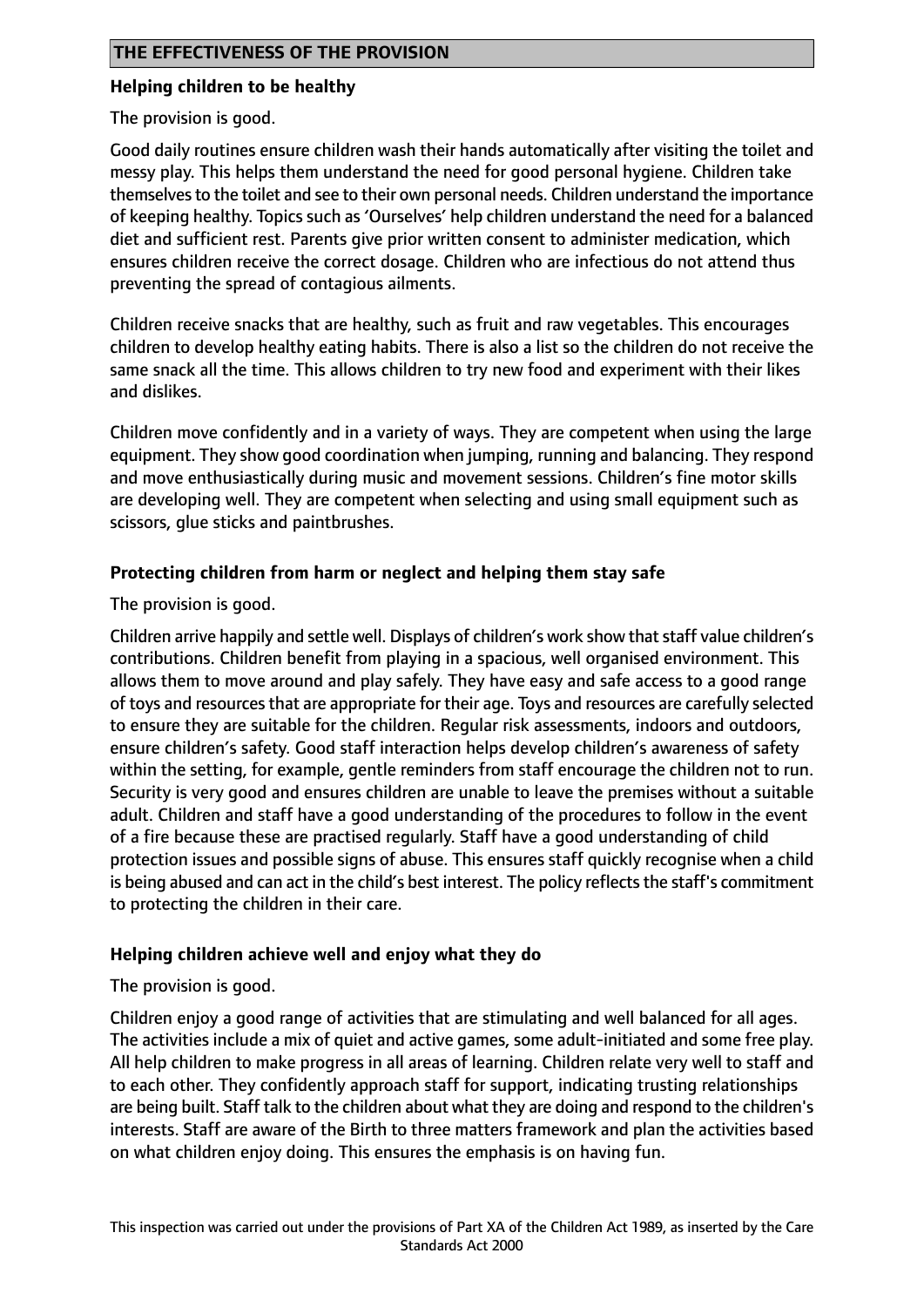## Nursery Education

The quality of teaching and learning is good. Staff encourage personal independence, for example, children can pour their own drinks and try to dress themselves. Children behave very well and respond to requests for good behaviour. They understand the rules within the nursery and abide by them. This ensures good relationships and harmony. Children are beginning to understand differences in their lives to others around them, and they talk happily about their home life and family.

Children are developing good listening skills. They are able to sit still and concentrate when appropriate and really enjoy story time. During the inspection children have the confidence to stand up and sing made up songs. Staff gave them praise and encouragement to help build their self-esteem. Children enjoy books and handle them carefully. They spend time 'reading' and sharing books with friends and can relate well-known stories by looking at the pictures. Some children recognise simple words on labels around the room.

Children's understanding of space, shape and measure is developing well. They recognise the properties of simple shapes and make patterns using craft activities. They use appropriate mathematical language during free play activities. Children are encouraged to count during everyday activities, for example, counting out cups and plates at snack time. Children can recognise a group of three objects without counting.

Children are encouraged to investigate their surroundings using their senses. They play guessing games that explore objects and sounds. Children have good cutting skills and have free access to an art area where they can practise important skills. Although the children have access to a computer this was not used at all during the inspection. Regular accessto a computer encourages good mouse control and develops hand and eye coordination. Children are beginning to understand past and present. They discuss people, places and events in their own lives. Children are happy to talk about themselves and their families.

Children use their senses to explore and describe experiences such as tasting and smelling food, listening to music and feeling a range of textures. They experiment with sound and enjoy clapping out rhythms. Children express themselves creatively through a range of mediums. They paint, draw and make collages that represent their experiences.

Staff create a stimulating environment where children can play and have fun. They plan a range of activities based on real life situations that help children progress in all areas of learning. Staff interact well with children supporting their learning in the role play area by asking questions. This helps children organise their thoughts and extend their creative ideas. Staff encourage children to make choices by making the toys and resources easily accessible. Staff record achievements in children's profiles. This helps the staff plan for each child to ensure their learning and developmental needs are met. All staff are made aware of the next steps for each child so they can support, guide and facilitate learning

## **Helping children make a positive contribution**

The provision is good.

Children can access all activities. Staff ensure all children are encouraged and supported so they can make best use of the experiences and activities on offer. Staff are good role models, helping children learn the importance of showing respect for all. There are plenty of resources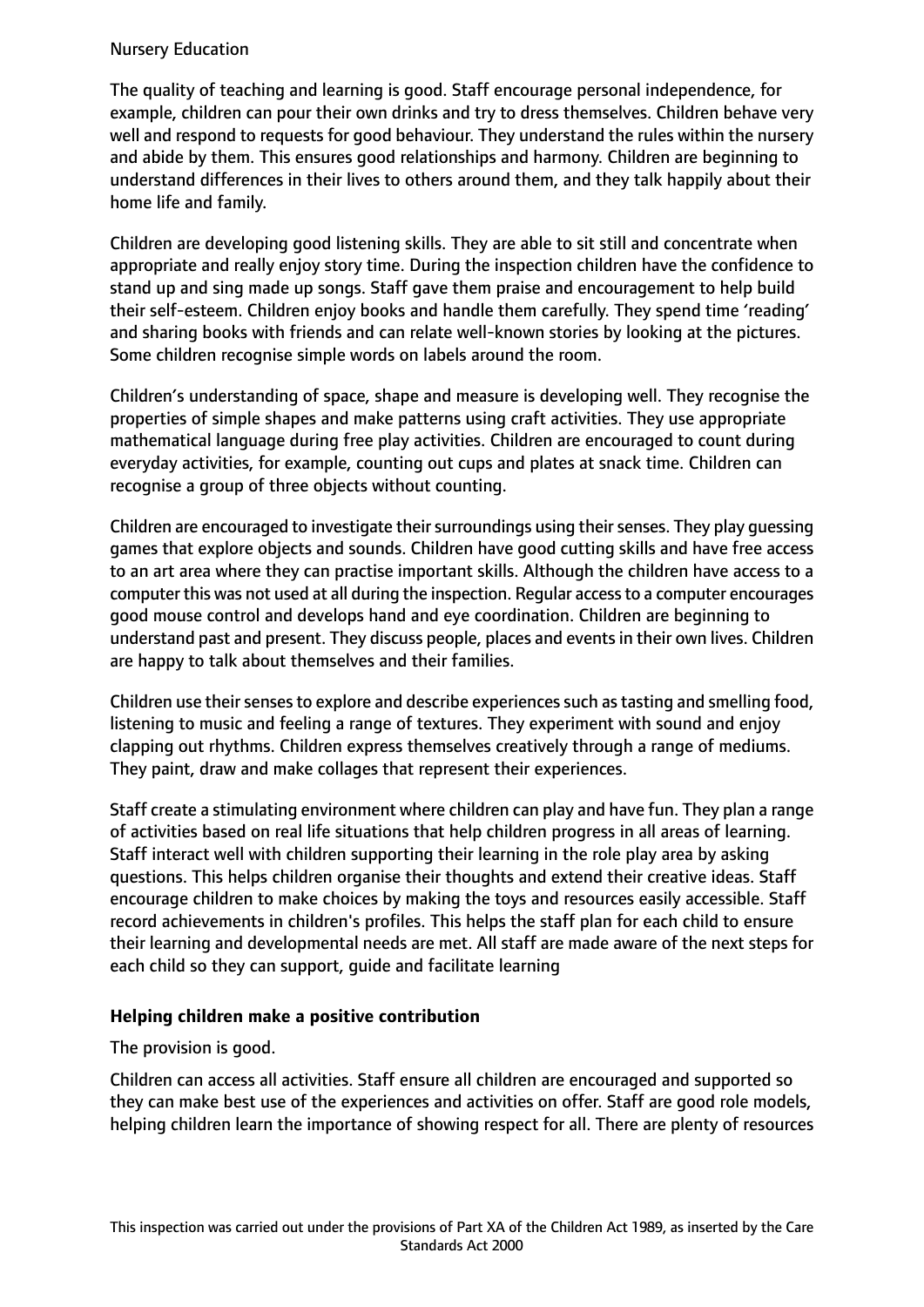that reflect positive images of all aspects of society. This means children learn to acknowledge and accept differences. Children's spiritual, moral, social and cultural development is fostered.

Premises and activities are adapted for children with learning difficulties so they can experience a wide range of stimulating activities appropriate for their level of ability. Staff are able to use Makaton, which helps children who have learning/hearing difficulties. There are individual education plans in place to help support children's learning. This means children's individual needs are met and continually assessed.

Children benefit from praise and encouragement and from some basic ground rules which are consistently applied. Parents are kept informed of any behaviour issues and work alongside the nursery to ensure continuity of care.

The partnership with parents and carers is good. All relevant information is gathered on the registration form to ensure children are cared for according to parents' wishes. Parents contribute to an initial assessment of their child to ensure staff have a good knowledge of individual needs and achievements. This enables staff to build on what children already know. Parents also receive good information about the Foundation Stage curriculum. The information outlines what children are expected to learn and how they will learn. This ensures parents understand that play has an important role in developing children's skills for the next stage of learning. The nursery has an open door policy and encourages parents to pop in whenever they wish to discuss any concerns.

## **Organisation**

The organisation is good.

Leadership and management are good. Children benefit from playing in a nursery that is well organised. There are comprehensive policies and procedures that are available for parents and staff to read. The recruitment procedure is robust and all staff have completed checks through the Criminal Records Bureau. All staff who work with the children hold a childcare and first aid certificate. All mandatory documentation is in place. However, the medical and accident records do not have one page for each child, which means details are not kept confidential. Staff who work with the Foundation Stage curriculum have a good knowledge of how to plan effectively and use differentiation to include all children's needs.

Staff work well together as a team and know the children well. There is an appraisal system in place and the manager is already looking at ways to improve this working pattern with the staff. This helps ensure she meets the needs of the staff as well as the children. Staff strengths and weaknesses are known; the manager encourages staff to attend training to help complement these areas. There is a clear induction programme for staff. There is a detailed operational plan but it is not organised, although it works well in practice.

The nursery meets the needs of the range of children for whom it provides care.

## **Improvements since the last inspection**

Not applicable: this is the first inspection since registration.

## **Complaints since the last inspection**

Since registration, there have been no complaints made to Ofsted that required the provider or Ofsted to take any action in order to meet the National Standards.